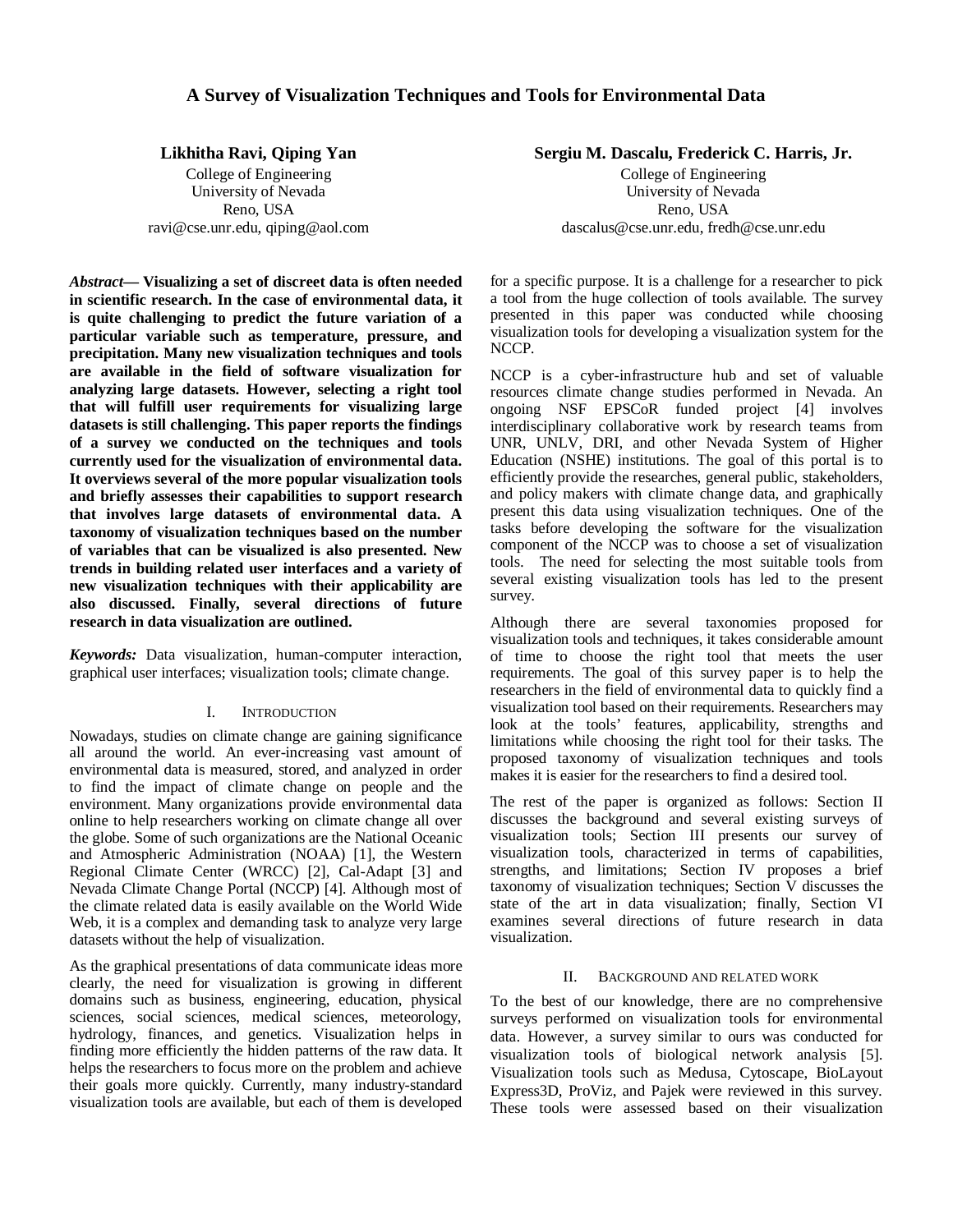capabilities, efficiency, compatibility with other tools, supported input data formats, user-friendliness, and applicability. The authors summarize the survey by suggesting tools for each outlined challenge such as integration of heterogeneous data, scalability, interconnectivity, and pattern recognition. Also, several of the more specialized tools that are used for visualizing the biological networks are mentioned, but are not reviewed in the survey. Furthermore, standard network file formats used for representing biological networks such as BioPAX, SBML, CellML and RDF are discussed and evaluated. The paper also discusses several challenges faced by visualization tools representing biological networks. For example, one of such challenges is user-friendliness in the case when thousands of nodes need to be visualized (because most tools become less efficient and slower when operating with large datasets). The authors suggest outsourcing the computational load by using web services or rewriting the existing algorithms. Another challenge faced by the visualization tools is that of representing heterogeneous data.

A comparison of information visualization tools was conducted by Aigner *et al* [6]. Tools such as Tableau, Xmdv Tool, Spotfire, and ILOG Discovery were evaluated and compared, basic user tasks with one or two variables and advanced tasks dealing with complex problems were tested, the features and functions offered by the tools were categorized, and a matrix stating the features offered by each tool was presented. The suggested improvements to the surveyed visualization tools include incorporating standard input file formats and supporting large datasets.

Existing visualization tools for environmental data such as IBM Data Explorer, OceanShare, ImmerseDesk, CAVE, and Infinity Wall were briefly reviewed by Mozzafari and Seffah [7]. These tools were found to be useful for integrating heterogeneous data but less intuitive and unable to link multivariate data. The paper mainly presents a toolkit that offers interaction and visualization services. The services include gaining insight into singular data with the help of visualizations, using interaction techniques to link visualized data, and discovering hidden patterns and relationships in large datasets.

A survey of hundred and one visualization techniques that are used in general for representing time and time-oriented data was performed by Aigner *et al* [8]. The techniques were categorized based on data, time, mapping, and dimensionality. Based on this categorization a table showing the features supported by technique was provided. From the survey, it was found that none of the visualizations can handle data that is based on multiple perspectives, and has cyclic time evolution. Also, most of techniques are not reusable for another visualization problem even if the problem is similar to the original one. Thus, visualization techniques need to have broader applicability.

From the past research it is apparent that there are many challenges facing the visualization tools and techniques. In the following section we review several existing visualization tools.

## III. A SURVEY OF VISUALIZATION TOOLS

Some of the tools that are currently used for visualizing environment data were selected for our review. Usually, these tools are used for specialized tasks. For each tool surveyed we provide a concise summary of its capabilities, applicability, strengths, and limitations.

## *A. ArcGIS*

ArcGIS is a software package that allows users to quickly create maps by using geographic knowledge [9]. It is a proprietary software offered by the Environmental Systems Research Institute (ESRI), the world leader in Geographic Information Systems (GIS).

## *Features*

ArcGIS is available in many versions. End users can access the maps, data, and applications from their desktop computers, mobile phones, tablets, and the web. Web developers can build applications on multiple platforms by using ArcGIS API for JavaScript, Flex, Silverlight and SharePoint. The tool's web mapping feature allows the sharing of data, maps, and applications from other users. The desktop version of ArcGIS has predefined templates that automate the creation of maps, which can be shared without any limitation. The ArcGIS runtime SDK is available for Windows mobile, smartphone and tablet devices. The ArcGIS's online facility offers to the users a ready to use software environment with rich content.

## *Strengths*

- ArcGIS is easy to use.
- High quality maps can be created quickly by using automation for desktop users and no installation is needed for ArcGIS online users.
- Several input data formats are supported.

## *Drawbacks*

- ArcGIS is expensive and there are additional costs for upgrades.
- Clip geoprocessing tool is slow and often produces inaccurate results [10].

## *B. AVS/Express*

AVS/Express supports object oriented development and is mainly used for visualization purposes by programmers and non-programmers [11].

### *Features*

AVS/Express is available for several platforms and supports several visualization techniques for 2D and 3D environments. Moreover, visualization of multi-gigabyte datasets is possible. The cross-platform GUI system and cross-platform compatibility of the tool allows rapid application development. AVS/Express has a library with 900 modules for performing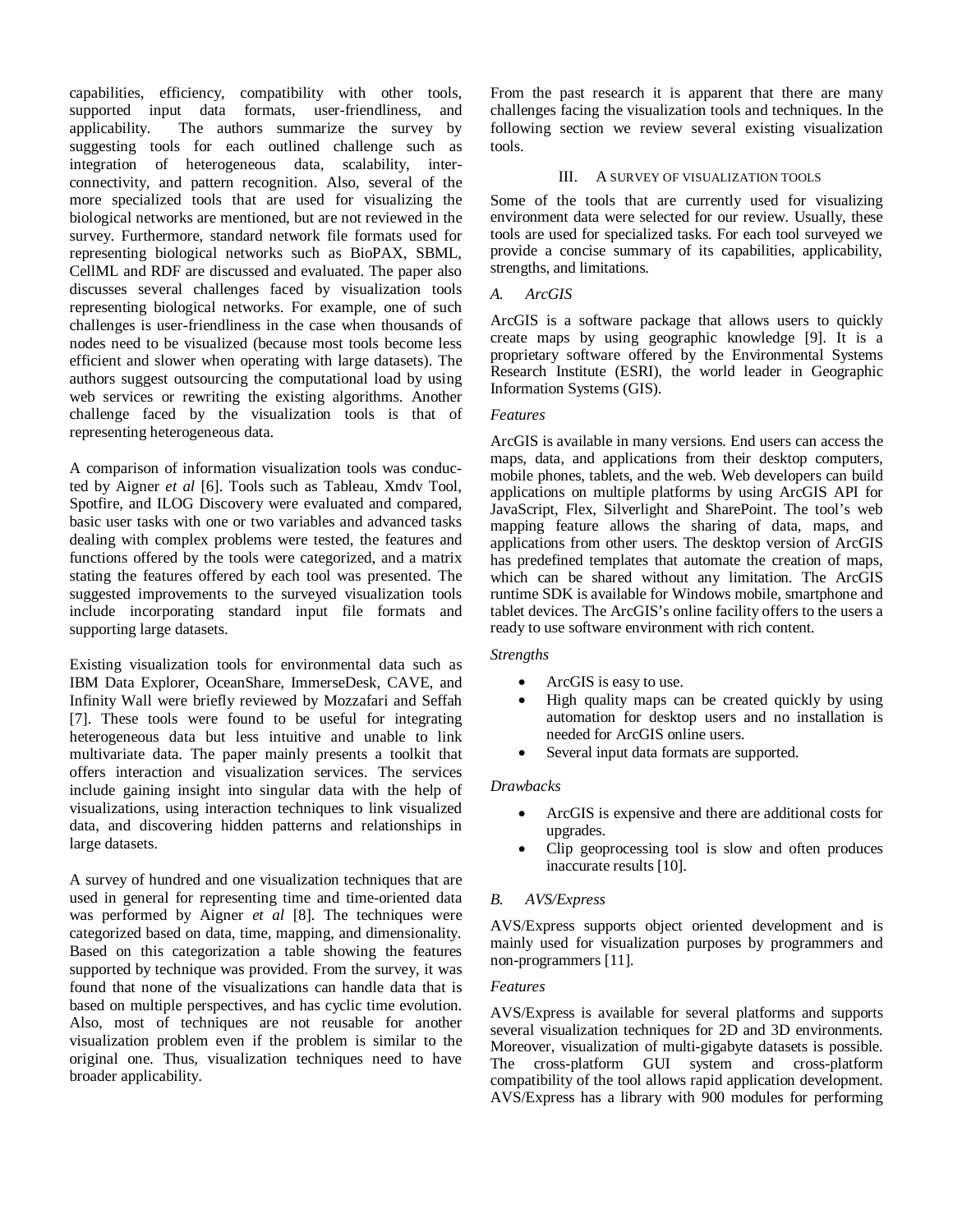various visualization and data management tasks. The parallel processing capabilities of the tool allow distributed computing across shared memory, which results in very fast processing. The tool's multi-channel output makes possible to display visualizations over multiple screens.

## *Strengths*

- Easily integrates modules from programming languages such as C, C++, and FORTRAN.
- Scales to very complex and large datasets.

## *Drawbacks*

- It depends on virtual memory for sending results to users, which at times may result in low performance.
- As it supports multiple platforms, the number of available standard widgets and controls is relatively limited.

### *C. GrADS*

Grid Analysis and Display System (GrADS) is a visualization tool used for data manipulation and visualization of Earth science data in a 5-dimensional space [12].

### *Features*

GrADS uses FORTRAN-like command-line expressions to execute the operations and provides rich built-in functions. Furthermore, the users can add external functions written in any programming language and output graphics can be saved as images or PostScript.

### *Strengths*

- This toolset is open source.
- It supports several input data formats.

## *Drawbacks*

- Only a desktop version is available.
- The users need to learn commands to draw and control the graphics, which could make the tool less intuitive.

## *D. Integrated Data Viewer (IDV)*

IDV is a Java-based software framework for analyzing and visualizing geosciences data [13].

### *Features*

IDV is available on multiple platforms. Java and Java3D are needed to work with the IDV framework. Its user interface can be customized to perform specific tasks apart from geoscience applications. IDV provides labels for longitude and latitude axes and it can display different data types at the same time.

### *Strengths*

- $\bullet$  It is free.
- Provides high quality 3D visualizations.
- It can plot data from remote servers.
- Supports several data types.

### *Drawbacks*

 It requires a lot of RAM, which can make it slow for large databases.

## *E. UV-CDAT*

Ultrascale Visualization Climate Data Analysis Tools is a set of tools that support data analysis and visualization for large climate datasets [14].

### *Features*

This is a python-based software toolset that can be integrated with other tools such as CDAT, VisTrails, and Paraview to allow researchers to design advanced scientific visualizations. Many climate-related data functions such as mean, standard deviation, and linear regression are provided by this tool that supports multiple platforms. It also supports provenance functionality and allows data analysis via VisTrails.

### *Strengths*

- Provides a suitable, useful suite of tools for climate related data visualizations.
- It is open source.

### *Drawbacks*

- Supports a limited number of operating systems.
- As it is a new product, it may still have bugs and need more testing.

## *F. VisTrails*

VisTrails is an open source system that provides support for scientific data workflow and visualization [15].

## *Features*

The provenance feature of VisTrails allows the comparison of different workflows visually. The results of the workflows can be displayed on a broad range of displays, from large display walls to small iPod screens. VisTrails is a python-based tool to which existing code or new modules can be added. Specialized plugins allow for other tools such as VisIt and ParaView to be integrated. Among its educational purposes, VisTrails is used for teaching Scientific Visualization and Digital Media.

### *Strengths*

- Has a simple and easy to use user interface.
- Benefits from a broad user community.
- Contains good comparative visualization capabilities.

### *Drawbacks*

- Sometimes it may hang up while updating large amounts of data from a remote site.
- Has limited parallel computing capabilities.

## *G. VisIt*

VisIt is an open source tool that provides capabilities for visualization of complex scientific data [16].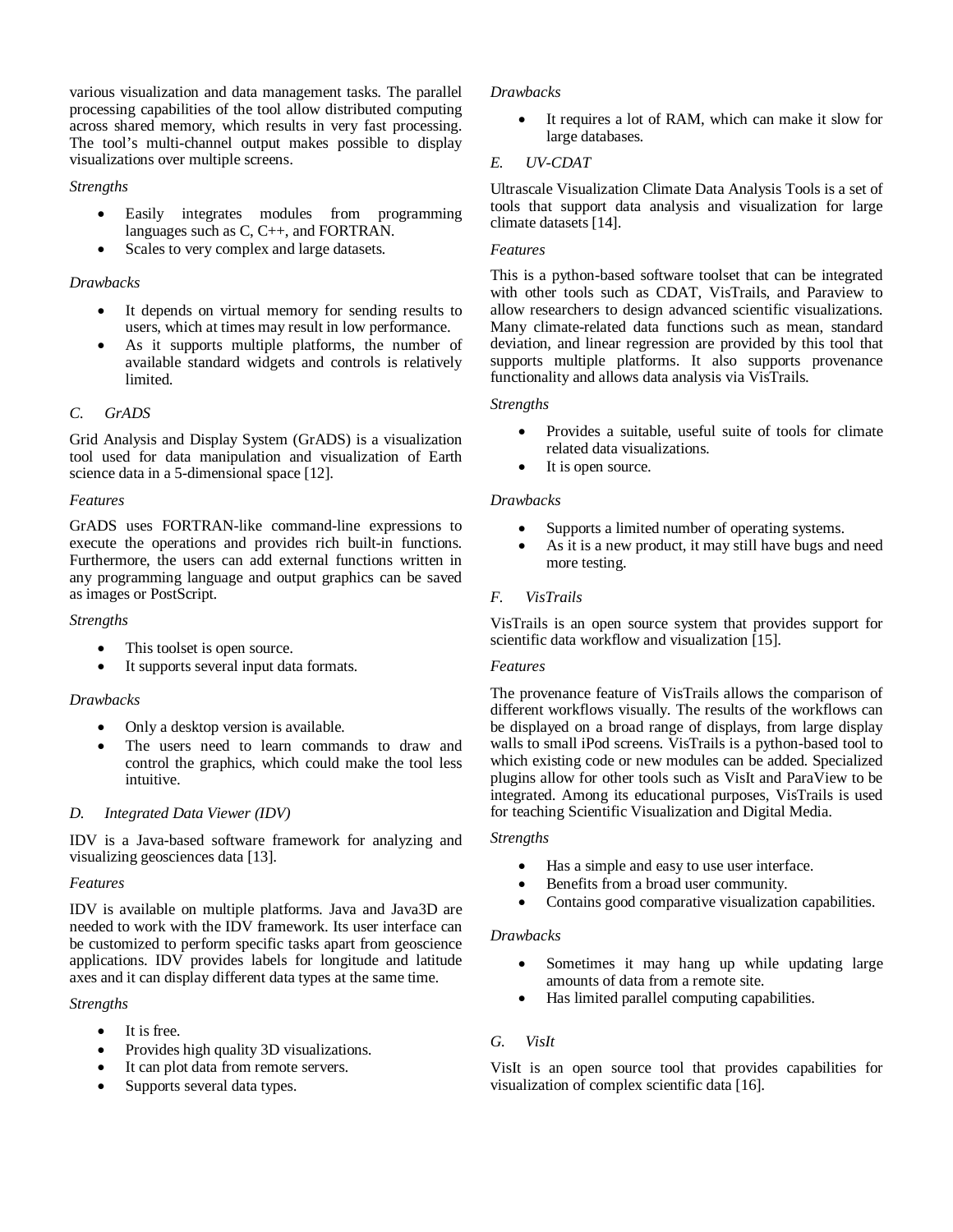### *Features*

VisIt supports C++, Python and Java interfaces and can operate on multiple platforms. Terascale data can be visualized through parallel and distributed architecture and rich 2D and 3D visualizations are possible. Extensibility is achieved by dynamically allowing plugins.

# *Strengths*

- Provides a good framework for customization.
- Has capabilities for interactive parallel visualizations.
- Accepts input data of different formats.
- Supports terascale data sets.

## *Drawbacks*

 Data movement could be challenging in future machines.

## *H. Visualization Toolkit (VTK)*

VTK is an open source software that supports an objectoriented environment and consist of libraries written in C++. It is mainly used for image processing and visualization [17].

## *Features*

VTK provides surface and volume rendering support. It enables the visualization of large complex datasets through parallel processing. Also, it supports multiple platforms and includes an extensive set of 3D widgets. Most of the wrapper code for binding Tcl, Java and Python is automated.

## *Strengths*

- Manages and represent complex scientific data.
- Supports many visualization techniques.
- Has a large user base.

## *Drawbacks*

Contains a limited number of modeling tools.

## *I. Other data visualization tools*

Several other tools from different application domains such as Ferret, Ggobi, Mapobjects, Mathematica, Matlab, OpenDX, Prefuse, R, S-PLUS, SPSS, and Tableau were also reviewed. Details of these tools are available in a comparison table that is available upon request from the authors. For each tool, the table contains information about the operating systems supported, the visualization techniques employed, the programming and scripting languages used, and the number of variables used in representing data (e.g., 2D, 3D, multi-dimensional).

## IV. A SIMPLE TAXONOMY OF VISUALIZATION TOOLS

The existing visualization methods for environmental data can be classified based on several factors. Many researchers have introduced a taxonomy for visualization techniques [18]. For example, Shneiderman classified visualization techniques based on data types and user tasks [19]. Specific data types include *1D, 2D, 3D, multidimensional, temporal, tree,* and *network*. The user tasks considered by Schneiderman to classify the methods were *overview, zoom, filter, details-on-* *demand, relate, history,* and *extract*. Keim classified the methods based on data types and interaction/distortion techniques [20]. His data types were similar to those used by Schneiderman, except for *algorithms/software*. Interaction methods such as *standard, projection, filtering, zoom, distortion,* and *link brush* were considered for classification. Silva *et al* [21] classified the methods based on visualization and interaction features, Muller *et* al [22] structured them as static and dynamic, Chi [23] classified them based on visualization processes and Tory [24] grouped them based on the characteristics of the models of data employed. While these classifications are more generic, in this paper we propose a taxonomy of visualization methods based on the data types used to represent environmental data.

Specifically, the usual types of environmental data are: *onedimensional,* such as atmospheric pressure and wind velocity; *two-dimensional*, which result from a combination of two variables, for example temperature and humidity; *threedimensional*, which involve a combination of three variables; *multi-dimensional*, which are a combination of more than three variables; and finally, *climate-related text data* that can be found in the documents or news.

# *A. One-Dimensional*

For a one dimensional data set, the data values correspond to one variable and there is only a value per each data item. Some of the data visualizations of one-dimensional data are histograms as and normal distributions as shown in [25].

## *B. Two-Dimensional*

Two-Dimensional data corresponds to two variables. The relationship between two variables can be easily found through visualization. The 2D visualizations of climate data are line graphs [26], comparison of variables using plotting [27], bar charts [28], area charts, pie charts, maps, scatterplots [29], and stream line and arrow visualizations [30].

## *C. Three-Dimensional*

Data values in three-dimensional space have three attributes. The graphical representation of the three attributes shows the depth and rotation in addition to the two dimensional data. The methods for representing three-dimensional data are Isosurface techniques such as presented in [31] and [32], direct volume rendering [33], slicing techniques [34], 3D bar charts and realistic renderings [35].

## *D. Multi-Dimensional*

Data attributes in Multi-Dimensional space ranges from four to hundreds. To understand the relations between multiple variables several techniques are available. The methods for the visualization of multivariate data are based on using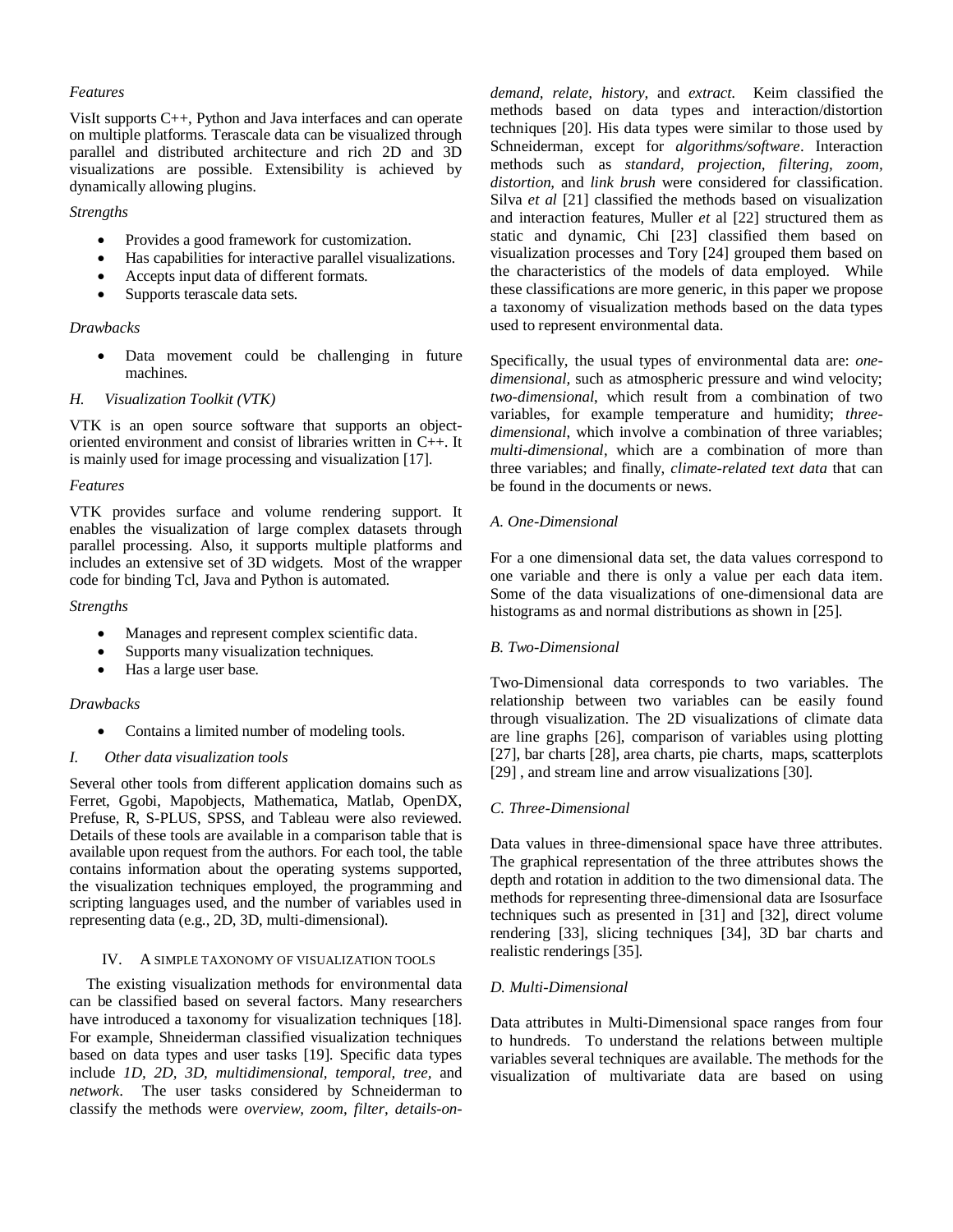scatterplot matrices [36], parallel coordinates [37], star coordinates [38], maps [39], and autoglyphs [40].

### V. DISCUSSION

After surveying about 20 visualization tools, it is apparent that none of the tools fulfill the needs of the users completely. Users need to switch among the tools to get the desired results for the climate researchers. Even though most of the data (especially in the field of meteorology, environmental sciences and climatology) is easily and openly accessible over the Internet for the researchers [41, 42, 43], handling large streams of data is complex when the data is in different formats. Also, only few visualization tools have their source code available, enabling the researchers in the field of visualization to implement their ideas quickly by not having to start everything from scratch.

With the availability of high quality computer display devices, visualization is currently mainly focused on 3D/4D techniques. The benefits of these techniques, which replace the traditional 1D/2D techniques that have been in use for many years, need to be investigated further. Furthermore, the user interaction with the visualizations is becoming increasingly more complex. For example, users are enabled to discover many details available in the visualization by rolling the mouse over the visualization, or are able to change the visualization by using functions such as zoom in, zoom out, moving left/right/up/down or maps by selecting several views –Google, for instance, provides all these features in its visualizations [44].

### VI. FUTURE WORK AND CONCLUSION

Currently, the challenges facing the designers of the data visualization include creating applications that : run on a broad range devices, including desktop computers, mobile phones, display walls, and touch pads; support diverse operating systems such as Windows, Mac, and UNIX; provide several visualization options and capabilities so that the users do not need additional tools; support various interaction and visualization techniques; provide high quality graphics with no loss of useful information; support a large variety of input data formats; enable processing large datasets without performance losses; and allow easy integration with other tools.

As the developed visualizations play a crucial role in decision making it is also important to check if there are any missing data values from defective equipment, and if the received data is accurate. Also, a standard input format would be useful for the visualization tools. In the future, we aim to develop a comprehensive visualization system for the NCCP that includes the above capabilities.

#### ACKNOWLEDGMENTS

This work was made possible through the support provided by the National Science Foundation under Cooperative Agreements No. EPS-0814372 and No. EPS-0919123.

#### **REFERENCES**

- [1] "Graphical Forecasts," Nation Oceanic and Atmospheric Administration, Accessed December 7, 2012, available at: http://graphical.weather.gov/.
- [2] "UNR Valley Road Weather Station," Western Regional Climate Center, Accessed December 7, 2012, available at: http://www.wrcc.dri.edu/weather/unr.html.
- [3] "Snow Pack: Decadal Averages Map," Cal-adapt Exploring California's Climate Change Research, Accessed December 7, 2012, available at: http://caladapt.org/snowpack/decadal/.
- [4] Nevada Climate Change Portal, Accessed December 7, 2012, available at <http://www.sensor.nevada.edu/NCCP/>.
- [5] Pavlopoulos G. A., Wegener A., and Schneider R., "A survey of visualization tools for biological network analysis", BioData Mining, November 2008.
- [6] Aigner W., Bertone A., and Miksch S., "Comparing Information Visualization Tools Focusing on the Temporal Dimensions," 12th International Conference on Information Visualisation, pp. 69 - 74, July 2008.
- [7] Mozzafari E. and Seffah A., "From Visualization to Visual Mining: Application to Environmental Data", IEEE Confererence on Advances in Computer-Human Interaction, pp. 143-148, February 2008.
- [8] Aigner W., Miksch S., Schumann H., and Tominski C., Visualization of Time-Oriented Data, Springer, May 2011.
- [9] "ArcGIS Mapping and Spatial Analysis for Understanding Our World", ESRI, Accessed December 3 2012, available at: <http://www.esri.com/software/arcgis>.
- [10] "ArcGIS QGIS Faceoff", blog.donmeltz.com, Accessed: December 3 2012, available at: <http://donmeltz.com/ blog/index.php/2011/06/10/arcgisqgis-faceoff/>.
- [11] "AVS/Express Data Visualization Software", AVS/Express, accessed December 4 2012, <http://www.avs.com/products/avsexpress/index.html>.
- [12] "GrADS Home Page", Grid Analysis and Display System, Accessed December 4 2012, available at <http:// www.iges.org/grads/grads.html>.
- [13] "Unidata | IDV", Unidata, Accessed December 5 2012, available at <http://www.unidata.ucar.edu/software/idv/>.
- [14] "UV-CDAT", UV-CDAT, Accessed December 5 2012, accessed <http://uv-cdat.llnl.gov/>.
- [15] "VisTrailsWiki", VisTrailsWiki, Accessed December 3 2012, available at: <http://www.vistrails.org/index.php/Main\_Page# VisTrails\_Overview>.
- [16] "VisIt Visualization Tool", visIt, Accessed December 7 2012, available at <https://wci.llnl.gov/codes/visit/home.html>.
- [17] "VTK The Visualization Toolkit", Visualization Toolkit, Accessed December 7 2012, available at <http://www.vtk.org/
- [18] Wenzel S. B. J. and Jessen U., "A taxonomy of visualization techniques for simulation in production and logistics," Proceedings of the 2003 Winter Simulation Conference, pp. 729 - 736, December 2003.